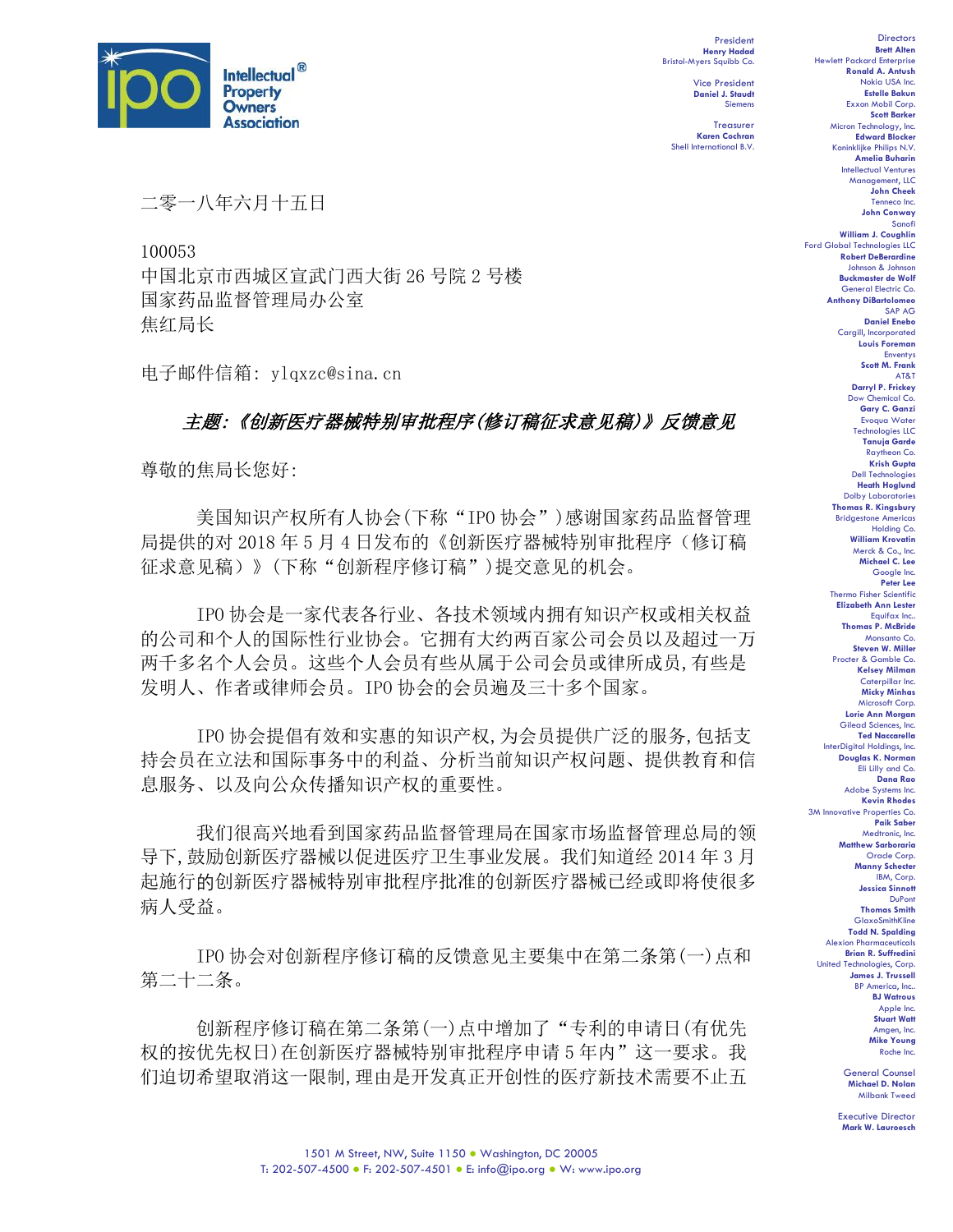年的时间。在研究和开发新的治疗病人的医疗器械过程中,发明专利申请往 往从早期就会开始,并且随着研发的进行而持续。对一个医疗器械来说,它的 核心技术可能早就被发明并申请了相关专利,而将这个医疗器械完善成为具 有安全性和临床应用价值的产品却会需要远不止五年。我们担心五年期限的 设立或许会迫使有些医疗器械得不到足够的安全性能开发时间,这将使公众 利益受损,与国家药监局鼓励医疗器械安全性以使公众收益的宗旨相悖。IPO 协会强烈建议本条中不设专利申请日/优先权日限制。

创新程序修订稿在第二十二条中增加了几种国家药监局可终止创新医 疗器械特别审批程序的情形,包括(四)核心技术发明专利申请被驳回或视为 撤回的和(五)失去产品核心技术发明专利专利权或者使用权的。我们赞同增 加这些情形,但希望能见到更清晰的语言表明"驳回"和"失去"指的是在 司法终局判决下的驳回和失去,也就是指在申请人用尽所有司法程序或者放 弃上诉权利的情况下的最终驳回和最终失去权力。IPO 协会建议将本条(四) 和(五)修改如下:

(四)核心技术发明专利申请被司法终局决定驳回或视为撤回的; (五)被司法终局判决失去产品核心技术发明专利专利权或者使用权的。

随信附上本信的翻译版本。IPO 协会再次感谢贵局给予此次机会提出 反馈意见。我们也非常愿意与贵局进一步交流或能有机会为贵局修改创新程 序修订稿的工作提供更多的信息。

此致 美国知识产权所有人协会谨启

and Laureau

Mark Lauroesch 马克·劳勒施 执行会长

附件:IPO 协会对《创新医疗器械特别审批程序(修订稿征求意见稿)》的反 馈意见(英文版)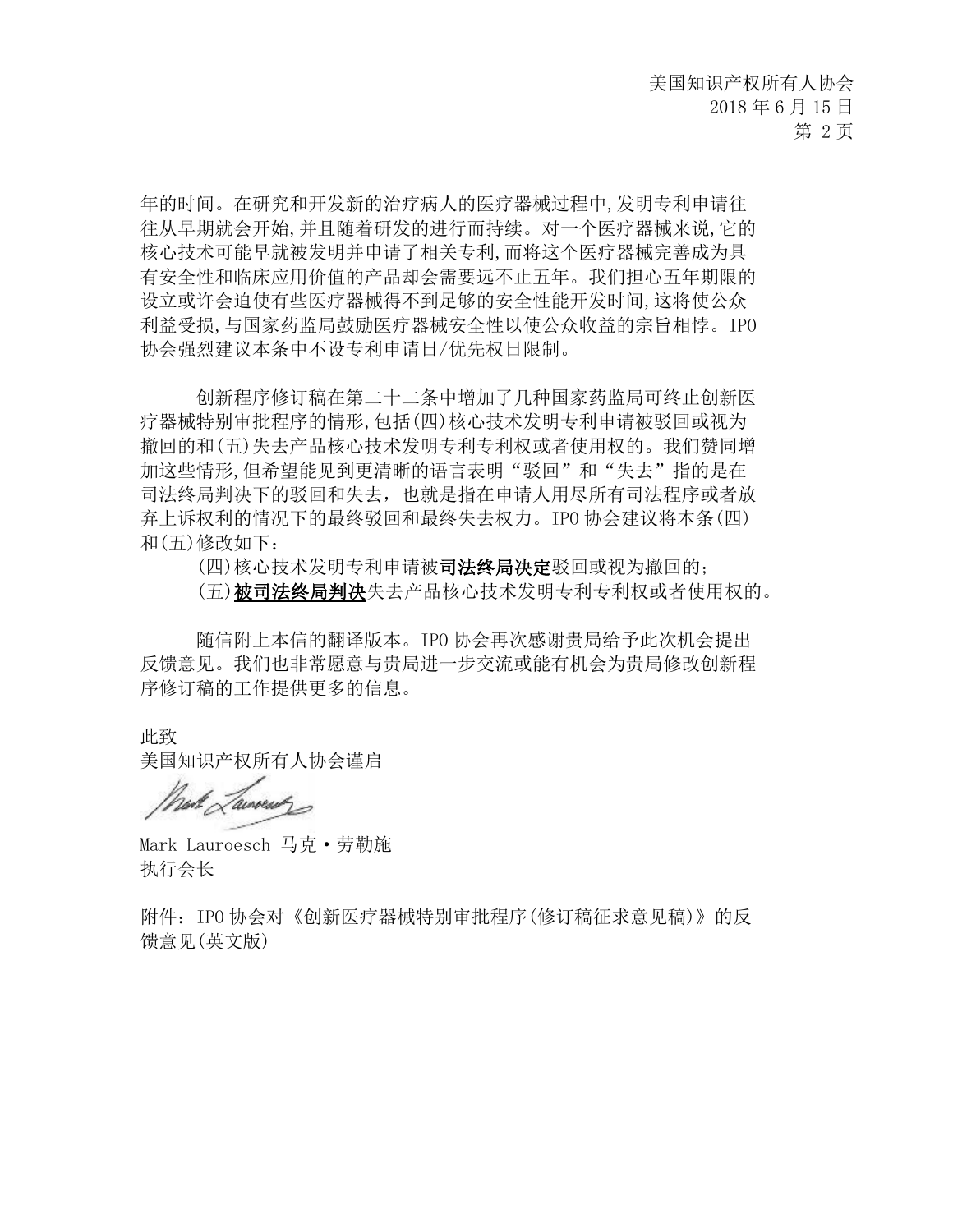

15 June 2018

Ms. Jiao Hong **Director** China Drug Administration 16 Xuanwumen West Street, Building 2 Beijing 100053 P.R.China

*VIA EMAIL*: [ylqxzc@sina.cn](mailto:ylqxzc@sina.cn)

## *Re: Special Review and Approval Procedure for Innovative Medical Devices (Amended Draft for Comments)*

Dear Director Jiao:

Intellectual Property Owners Association (IPO) appreciates the opportunity to respond to the request for comments on the Special Review and Approval Procedure for Innovative Medical Devices (Amended Draft for Comments) ("the Amended Draft") dated 4 May 2018.

IPO is an international trade association representing companies and individuals in all industries and fields of technology who own, or are interested in, intellectual property rights. IPO's membership includes about 200 companies and more than 12,000 individuals who are involved in the association either through their companies or as inventor, author, law firm, or attorney members. IPO membership spans over 30 countries.

IPO advocates for effective and affordable IP ownership rights and offers a wide array of services, including supporting member interests relating to legislative and international issues; analyzing current IP issues; providing information and educational services; and disseminating information to the public on the importance of IP rights.

IPO commends the China Drug Administration, now under the leadership of the State Administration for Market Regulation, for its effort in promoting innovative medical devices to improve healthcare. We understand that many patients have benefited, and will benefit, from the innovative medical devices approved through the Special Review and Approval Procedure for Innovative Medical Devices which was implemented in March 2014.

Our comments below address the revisions to Article 2(1) and Article 22.

**Henry Hadad** Bristol-Myers Squibb Co. Vice President **Daniel J. Staudt** Siemens

President

Treasurer **Karen Cochran** Shell International B.V.

**Brett Alten** Hewlett Packard Enterprise **Ronald A. Antush** Nokia USA Inc. **Estelle Bakun** Exxon Mobil Corp. **Scott Barker** Micron Technology, Inc. **Edward Blocker** Koninklijke Philips N.V. **Amelia Buharin** Intellectual Ventures Management, LLC **John Cheek** Tenneco Inc. **John Conway** Sanofi **William J. Coughlin** Ford Global Technologies LLC **Robert DeBerardine** Johnson & Johnson **Buckmaster de Wolf** General Electric Co. **Anthony DiBartolomeo** SAP AG **Daniel Enebo** Cargill, Incorporated **Louis Foreman** Enventys **Scott M. Frank** AT&T **Darryl P. Frickey** Dow Chemical Co. **Gary C. Ganzi** Evoqua Water Technologies LLC **Tanuja Garde** Raytheon Co. **Krish Gupta** Dell Technologies **Heath Hoglund** Dolby Laboratories **Thomas R. Kingsbury** Bridgestone Americas Holding Co. **William Krovatin** Merck & Co., Inc. **Michael C. Lee** Google Inc. **Peter Lee** Thermo Fisher Scientific **Elizabeth Ann Lester** Equifax Inc.. **Thomas P. McBride** Monsanto Co. **Steven W. Miller** Procter & Gamble Co. **Kelsey Milman** Caterpillar Inc. **Micky Minhas** Microsoft Corp. **Lorie Ann Morgan** Gilead Sciences, Inc. **Ted Naccarella** InterDigital Holdings, Inc. **Douglas K. Norman** Eli Lilly and Co. **Dana Rao** Adobe Systems Inc. **Kevin Rhodes** 3M Innovative Properties Co. **Paik Saber** Medtronic, Inc. **Matthew Sarboraria** Oracle Corp. **Manny Schecter** IBM, Corp. **Jessica Sinnott** DuPont **Thomas Smith** GlaxoSmithKline **Todd N. Spalding** Alexion Pharmaceuticals **Brian R. Suffredini** United Technologies, Corp. **James J. Trussell** BP America, Inc.. **BJ Watrous** Apple Inc. **Stuart Watt** Amgen, Inc. **Mike Young** Roche Inc.

**Directors** 

General Counsel **Michael D. Nolan** Milbank Tweed

Executive Director **Mark W. Lauroesch**